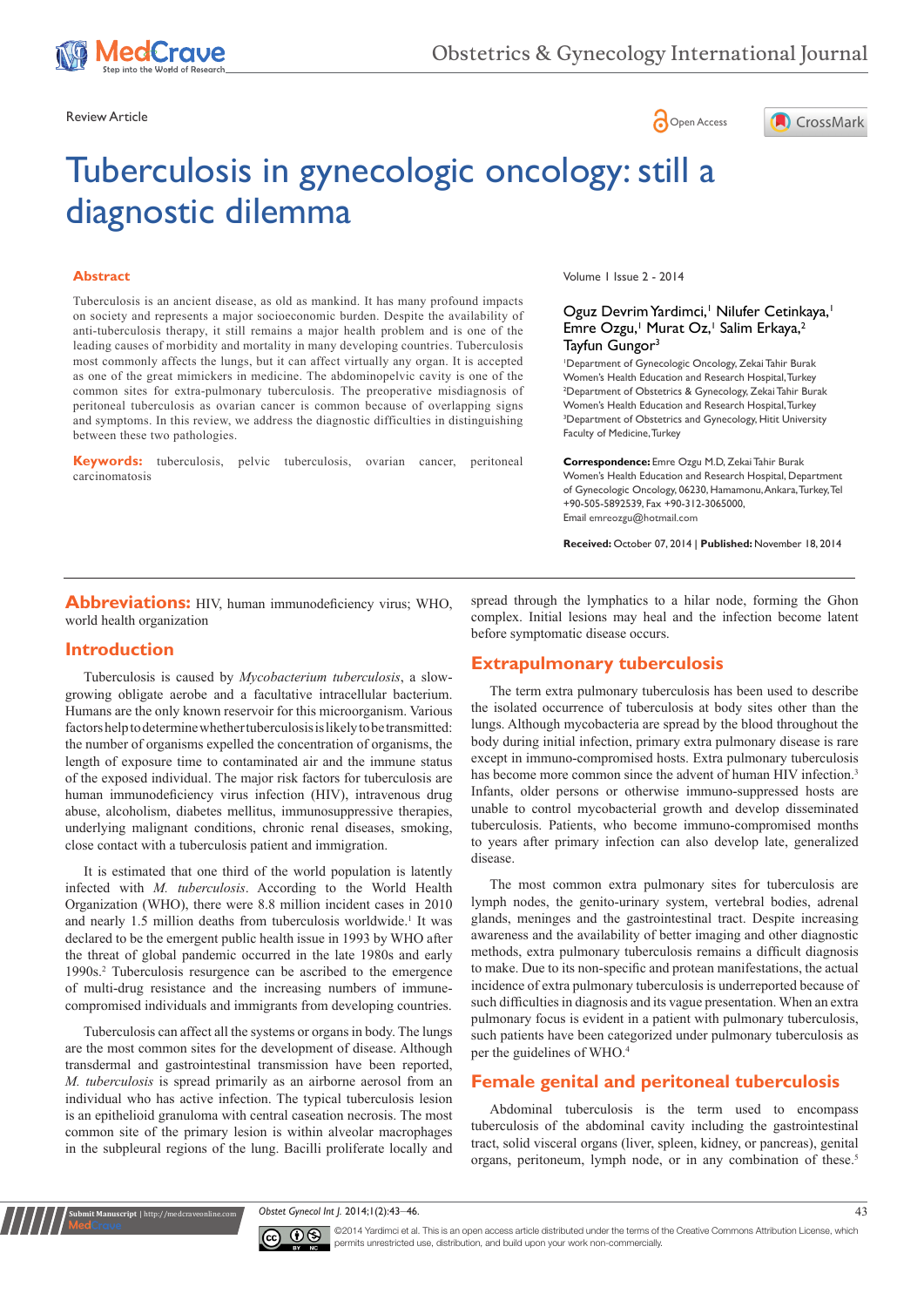Abdominal tuberculosis can occur at any age but is predominantly a disease of young adults.<sup>6</sup> It constitutes 3% of all tuberculosis cases and its association with pulmonary tuberculosis is not well defined. Abdominal tuberculosis can be characterized by acute, sub-acute, and chronic presentations and it may be an incidental finding during laparotomy for other diseases. The clinical presentation depends upon the site and type of involvement.

As a kind of abdominal tuberculosis, peritoneal tuberculosis is the second most common form of extra pulmonary disease after lymph node tuberculosis.<sup>7</sup> It may develop from reactivation of latent foci in the peritoneal cavity or from hematogenous spread from a primary pulmonary infection. Tuberculous peritonitis has been described in three form: 'wet type' with free or loculated ascites; 'dry or plastic type' with caseous nodules, fibrous peritoneal reaction and dense adhesions; and 'fibrotic fixed type' with mass formation of omentum and bowel loops with occasional loculated ascites.<sup>8</sup> Patients characterize with abdominal pain, weight loss, fever and insidious onset ascites. While the frequency of each symptom varies, abdominal pain is a common presenting symptom and is frequently accompanied by abdominal distension. It is usually non-localized and vague in nature. The pain is largely due to the inflammation of the peritoneum and mesentery. Less often, it could be a manifestation of intermittent sub-acute intestinal obstruction. The features of peritoneal tuberculosis such as ascites, irregular abdominal masses and omental involvement are also detected in other diseases such as primary malignant tumors, lymphoma, and peritonitis.<sup>9</sup> The radiologic differential diagnosis includes carcinomatosis, malignant mesothelioma, and nontuberculous peritonitis. Dirty appearance of omentum is more commonly seen with tuberculous peritonitis, and a nodular or caked appearance with peritoneal carcinomatosis.<sup>8</sup> Because of its nonspecific features, discriminating between some gastrointestinal and gynecologic conditions such as malignancy, bacterial infectious disease, and inflammatory disease can be extremely difficult.10 A main step in early diagnosis is the identification of patients at high risk. Thorough questioning of the patient is of great value. Suspicion should be raised if a patient has a personal history of latent tuberculosis infection or previous contact with persons suffering from tuberculosis.

The genital system is rarely the primary site of tuberculosis. Genital tuberculosis affects nearly 12.1% of patients with pulmonary tuberculosis and constitutes 15-20% of extra-pulmonary tuberculosis depending on the country.<sup>11</sup> Furthermore, the coexistence of pulmonary and genital tuberculosis has been reported in 8-15% of the cases in different studies.12 In the majority of cases, genital tuberculosis presents as a secondary complication acquired from an extra-genital source like pulmonary or abdominal tuberculosis.13 Primary infection may also occur if the male partner has active genitourinary tuberculosis, and transmission might occur through sexual intercourse.

Infection of vulva, vagina and cervix may result from direct inoculation with ascending infection to other genital organs. The fallopian tubes are involved in almost all cases of genital tuberculosis (90-100%) and the involvement is almost always bilateral. From the endosalpinx, it spreads to the endometrium, ovaries, occasionally to the cervix, but rarely to the vagina.14 Among the various clinical presentations of tuberculosis, female genital tuberculosis poses serious concern because of various associated complications like oligomenorrhea, amenorrhea, primary or secondary infertility, chronic pelvic pain, pelvic mass and significant mortality.13 The most common presenting symptoms of genital tuberculosis were reported to be abdominal distension (96%), abdominal pain (82%), weight loss (80%), weakness (76%), loss of appetite (73%) and fever (69%).<sup>15</sup> Given that the genital system becomes susceptible for *M. tuberculosis* after puberty, disease is mostly seen in women during the reproductive years.16 Because of the low symptomatic or asymptomatic nature of the disease and the underreporting, the exact prevalence is not known.

Tuberculous endometritis in advanced stage may mimic severe uterine adhesions as seen in Asherman syndrome. Computerized tomography allows for the evaluation of the adnexa, which may show tubo-ovarian abscesses and chronic calcifications. MRI better demonstrates changes such as uterine adhesions, hydrosalpinx, and tubo-ovarian abscess.<sup>8</sup> The most common gynecological complication of tuberculosis is infertility and most cases are diagnosed incidentally during infertility work-up.<sup>17</sup> Infertility is attributed to tubal damage and adhesions created in the course of the chronic inflammatory process. Patients may also present with chronic lower abdominal pain or alterations in the menstrual pattern.

# **Tuberculosis and gynecological cancers**

Tuberculosis is one of the great mimickers in medicine, with nonspecific clinical and radiological manifestations that may present in various atypical manners masquerading, as conditions like ovarian and endometrial malignancy, pelvic abscess, vulvar or vaginal ulcer, cervicitis, and even carcinoma of the cervix.18 Ozat et al.19 presented the presence of extra-ovarian diseases mimicking ovarian carcinoma in 5.11% of patients that preoperatively diagnosed as having ovarian carcinoma and peritoneal tuberculosis was the leading cause in 37.1% of these patients. Peritoneal tuberculosis is a diagnostic challenge along with risk factors like liver cirrhosis, renal failure with peritoneal dialysis, diabetes mellitus, malignancy, HIV infection and the administration of systemic corticosteroids, particularly in the absence of evidence of pulmonary infection. It can be confused easily with ovarian or peritoneal cancer especially if high levels of Cancer Antigen-125 (CA-125) and ascites exist. Although the CA-125 level is a useful tumor marker in the treatment monitoring of epithelial ovarian or peritoneal cancer, it can also be elevated in a series of benign gynecological conditions such as pelvic infections, tuberculosis, Meig's syndrome and endometriosis.20 Once a definitive diagnosis has been made, CA-125 should instead be utilized to track treatment response, as patients with tuberculous peritonitis have been shown to have rapid declines in CA-125 levels paralleling clinical response and resolution of ascites after anti-tuberculosis treatment.<sup>21</sup> Ascites develops secondary to exudation of proteinaceous fluid from the tubercles, similar to the mechanism leading to ascites in patients with peritoneal carcinomatosis.<sup>22</sup> Peritoneal tuberculosis is similar to ovarian and peritoneal cancers in terms of routine laboratory findings.23 There are number of tests to help in differentiating these conditions. Tuberculin testing with purified protein derivative is positive in approximately 70% of patients with tuberculosis; however, a negative result is of no help in excluding the disease.24 Examination of the peritoneal fluid can be helpful in raising suspicion for the diagnosis. The majority of patients have an ascetic leukocyte count of 150 to 4000 per mm3, with a relative lymphocytic pleocytosis.<sup>24,25</sup> The polymerase chain reaction of ascetic fluid is other method used for differentiation, but it has not yet been well established because of its high risk of false positive results due to common laboratory contamination or presence of killed or dormant bacilli in the patient specimens.<sup>26,27</sup> The adenosine deaminase (ADA) activity of ascetic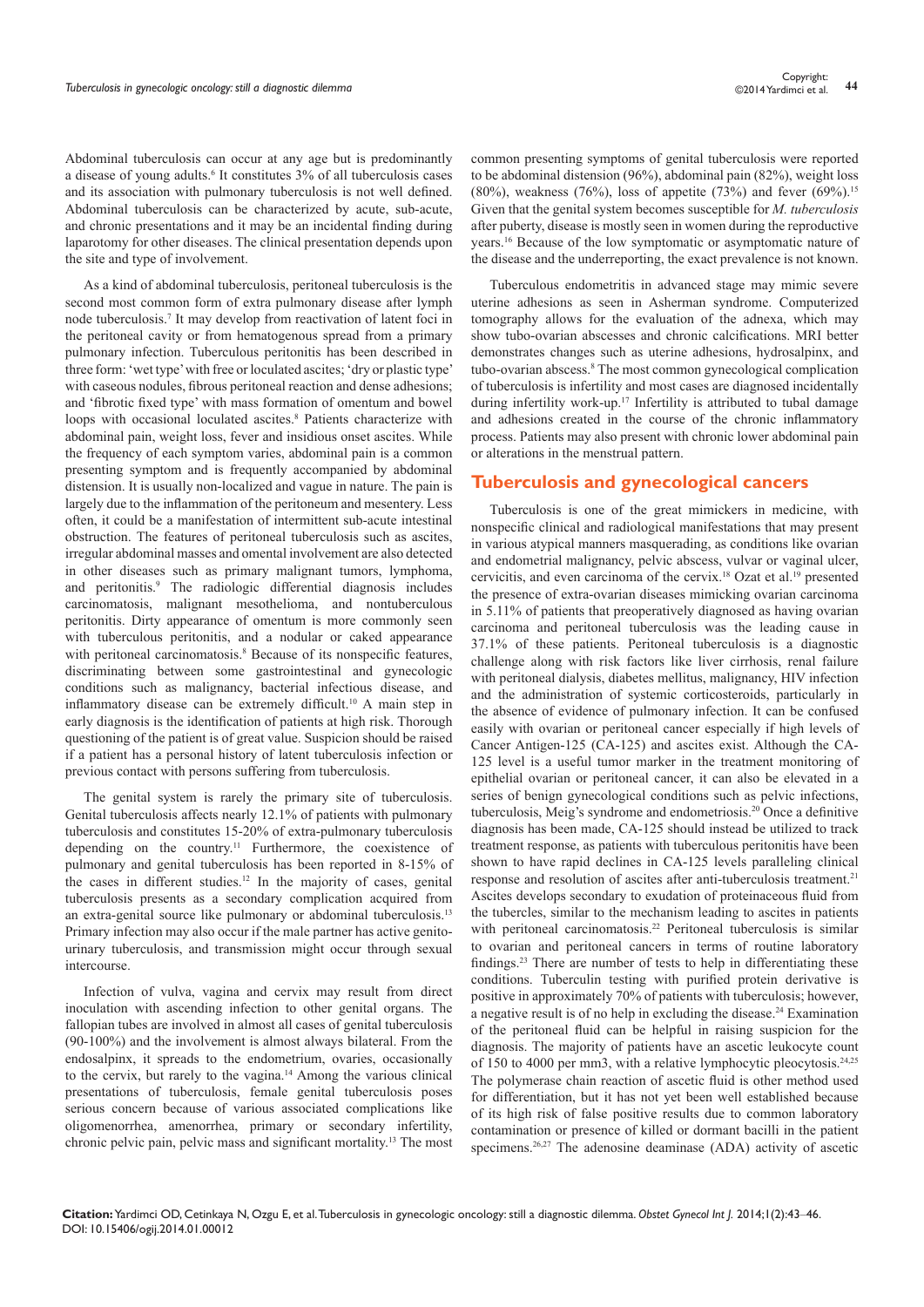fluid has been proposed as a useful non-culture method of detecting tuberculous peritonitis.28 Also it is presented that ADA determination was a relatively sensitive and specific test for the diagnosis.<sup>29</sup> Furthermore, according to a recent meta-analysis, IFN- $\gamma$  in the ascetic fluid might be a sensitive and specific marker for the accurate diagnosis of peritoneal tuberculosis<sup>30</sup> Concomitant peritoneal and hepatic involvement of tuberculosis may result in false elevation of multiple tumor markers of gynecological cancers and thus lead to the mismanagement of patients. Regarding the differential diagnosis between malignancy and peritoneal tuberculosis, it is generally accepted that the efficacy of the majority of imaging techniques including ultrasonography, computerized tomography and magnetic resonance imaging is limited. It is mandatory to differentiate between

Peritoneal tuberculosis requires conservative quadruple antituberculosis medication with Rifampicin (10mg/kg/j), Isoniazid (5mg/ kg/j), Ethambutol (20mg/kg/j) and Pyrazinamide (25mg/kg/j) for two months and a double-agent maintenance regimen with Rifampicin (10mg/kg/j) and Isoniazid (5mg/kg/j) for an additional four months<sup>31</sup> and the prognosis depends on the degree of the detrimental effects of tuberculous infection before the appropriate therapy. On the other hand, ovarian or peritoneal cancers require extended debulking surgery and combined chemotherapy with platinum and taxane agents if indicated. The Even for experienced hands, it is impossible to distinguish the pelvic peritoneal tuberculosis grossly from an ovarian cancer or peritoneal cancer during surgery. Starting neoadjuvant therapy without histological confirmation could have harmful effects on patients due to the different management of these diseases.32 Thus the definitive diagnosis in such cases can only be achieved by tissue biopsy.

these distinct conditions because of their quite different treatments.

Image-guided percutaneous peritoneal biopsy was presented as a safe and adequate method for the diagnosis of peritoneal tuberculosis. Oge et al.33 were preferred the ultrasound guided tru-cut biopsy as the first-line approach especially in young aged patients and they achieved definitive diagnoses with histopathological evaluation. Laparoscopy is an ideal method for early diagnosis in peritoneal tuberculosis with a sensitivity of 93% and a specificity of 98% when macroscopic appearance and combined histological findings are used.34 Macroscopic signs suggestive of peritoneal tuberculosis during laparoscopy were miliary granulations over the peritoneum, inflammatory adhesions on the visceral or parietal surfaces, thickening, hyperemia, and retraction of the greater omentum. Laparotomy might be the preferred choice in patients with preoperatively diagnosed severe ascites and a huge abdominal mass with highly elevated CA 125 levels.<sup>33</sup>

Although an accurate diagnosis of genital tract tuberculosis is by the isolation of M. tuberculosis from genital tract, unsupported histological diagnosis by demonstration of granulomas has been universally accepted.35 Other causes of granulomatous reactions like foreign body reactions to suture material, Crohn's disease, previous diathermy, postoperative necrotizing reaction, endometriosis, tuboovarian abscess, sarcoidosis and fungal infections should be kept in mind when making differential diagnosis. In the majority of reports, peritoneal tuberculosis is diagnosed intra-operatively via frozensection in conjunction with clinical features. Frozen-section analysis has shown a high success rate in positive tuberculosis diagnosis and seems to be the gold standard for differentiation.<sup>36</sup>

Especially in endemic regions, clinicians should always consider tuberculosis as a differential diagnosis when encountering clinical presentations of ovarian tumor or ascites, and a frozen-section must be done before performing a surgical procedure like hysterectomy or oophorectomy, which would have profound effects on the quality of life. Increasing awareness could accelerate the diagnostic decisionmaking process and markedly reduce the time lag in starting antituberculosis therapy.

# **Acknowledgments**

None.

#### **Conflict of interest**

The authors declare that there is no conflict of interest.

#### **References**

- 1. Dye C, Floyd K, Uplekar M. Global tuberculosis control: surveillance planning financing. WHO report; 2008.
- 2. [WHO. TB: a global emergency World Health Organization;1994.](http://apps.who.int/iris/handle/10665/58749)
- 3. [Rieder HL, Snider DE Jr, Cauthen GM. Extrapulmonary tuberculosis in the](http://www.ncbi.nlm.nih.gov/pubmed/2301852)  United States. *Am Rev Respir Dis*[. 1990;141\(2\):347–351.](http://www.ncbi.nlm.nih.gov/pubmed/2301852)
- 4. Maher D, Chaulet P, Spinaci S, et al. *[Treatment of tuberculosis: guidelines](http://whqlibdoc.who.int/hq/1997/WHO_TB_97.220.pdf)  [for national programmes](http://whqlibdoc.who.int/hq/1997/WHO_TB_97.220.pdf)*. 2nd edn. 1997:1–77.
- 5. [Khan R, Abid S, Jafri W, et al. Diagnostic dilemma of abdominal](http://www.ncbi.nlm.nih.gov/pubmed/17072964)  [tuberculosis in non-HIV patients: an ongoing challenge for physicians.](http://www.ncbi.nlm.nih.gov/pubmed/17072964)  *World J Gastroenterol*[. 2006;12\(39\):6371–6375.](http://www.ncbi.nlm.nih.gov/pubmed/17072964)
- 6. [Tandon RK, Sarin SK, Bose SL, et al. A clinico-radiological reappraisal](http://www.ncbi.nlm.nih.gov/pubmed/3699397)  [of intestinal tuberculosis--changing profile?](http://www.ncbi.nlm.nih.gov/pubmed/3699397) *Gastroenterol Jpn*. [1986;21\(1\):17–22.](http://www.ncbi.nlm.nih.gov/pubmed/3699397)
- 7. [Tripathy SN, Tripathy SN. Endometrial tuberculosis.](http://www.ncbi.nlm.nih.gov/pubmed/3655391) *J Indian Med Assoc*. [1987;85\(5\):136–140.](http://www.ncbi.nlm.nih.gov/pubmed/3655391)
- 8. [Prapruttam D, Hedgire SS, Mani SE, et al. Tuberculosis--the great](http://www.ncbi.nlm.nih.gov/pubmed/24929261)  mimicker. *[Semin Ultrasound CT MR](http://www.ncbi.nlm.nih.gov/pubmed/24929261)*. 2014;35(3):195–214.
- 9. [Akhan O, Pringot J. Imaging of abdominal tuberculosis.](http://www.ncbi.nlm.nih.gov/pubmed/11870428) *Eur radiol*. [2002;12\(2\):312–323.](http://www.ncbi.nlm.nih.gov/pubmed/11870428)
- 10. [Wu CH, Changchien CC, Tseng CW, et al. Disseminated peritoneal](http://www.ncbi.nlm.nih.gov/pubmed/22030041)  [tuberculosis simulating advanced ovarian cancer: a retrospective study of](http://www.ncbi.nlm.nih.gov/pubmed/22030041)  17 cases. *[Taiwan J Obstet Gynecol](http://www.ncbi.nlm.nih.gov/pubmed/22030041)*. 2011;50(3):292–296.
- 11. [Malhotra H. Genital tuberculosis.](http://www.apollomedicaljournal.net/article/S0976-0016%2812%2900108-1/fulltext) *Apollo Medicine*. 2012;9(3):224–227.
- 12. [Arora VK, Gupta R. Relevance of DOTS strategy in female genital](http://tbresearch.ntiindia.org.in/222/)  tuberculosis. *[Obst Gynae Today](http://tbresearch.ntiindia.org.in/222/)*. 2002;7:179–183.
- 13. [Dam T, Bose M. Paucibacillary tuberculosis--a retrospective study.](http://www.ncbi.nlm.nih.gov/pubmed/12405330) *J Indian Med Assoc*[. 2002;100\(4\):231–233.](http://www.ncbi.nlm.nih.gov/pubmed/12405330)
- 14. [Simon HB, Weinstein AJ, Pasternak MS, et al. Genitourinary](http://www.sciencedirect.com/science/article/pii/0002934377902790)  [tuberculosis. Clinical features in a general hospital population.](http://www.sciencedirect.com/science/article/pii/0002934377902790) *Am J Med*. [1977;63\(3\):410–420.](http://www.sciencedirect.com/science/article/pii/0002934377902790)
- 15. [Sandikci MU, Colakoglu S, Ergun Y, et al. Presentation and role of](http://www.ncbi.nlm.nih.gov/pubmed/1535231)  [peritoneoscopy in the diagnosis of tuberculous peritonitis.](http://www.ncbi.nlm.nih.gov/pubmed/1535231) *J Gastroenterol Hepatol*[. 1992;7\(3\):298–301.](http://www.ncbi.nlm.nih.gov/pubmed/1535231)
- 16. [Agrawal S, Madan M, Leekha N, et al. A rare case of cervical tuberculosis](http://www.casesjournal.com/content/2/1/161)  [simulating carcinoma cervix: a case report.](http://www.casesjournal.com/content/2/1/161) *Cases J*. 2009;2:161.
- 17. [Turkmen IC, Bassullu N, Comunoglu C, et al. Female genital system](http://www.ncbi.nlm.nih.gov/pubmed/22410957)  [tuberculosis: a retrospective clinicopathological study of 1,548 cases in](http://www.ncbi.nlm.nih.gov/pubmed/22410957)  Turkish women. *Arch Gynecol Obstet*[. 2012;286\(2\):379–384.](http://www.ncbi.nlm.nih.gov/pubmed/22410957)
- 18. [Chow TW, Lim BK, Vallipuram S. The masquerades of female pelvic](http://www.ncbi.nlm.nih.gov/pubmed/12452262)  [tuberculosis: case reports and review of literature on clinical presentations](http://www.ncbi.nlm.nih.gov/pubmed/12452262)  and diagnosis. *[J Obstet Gynaecol Res](http://www.ncbi.nlm.nih.gov/pubmed/12452262)*. 2002;28(4):203–210.